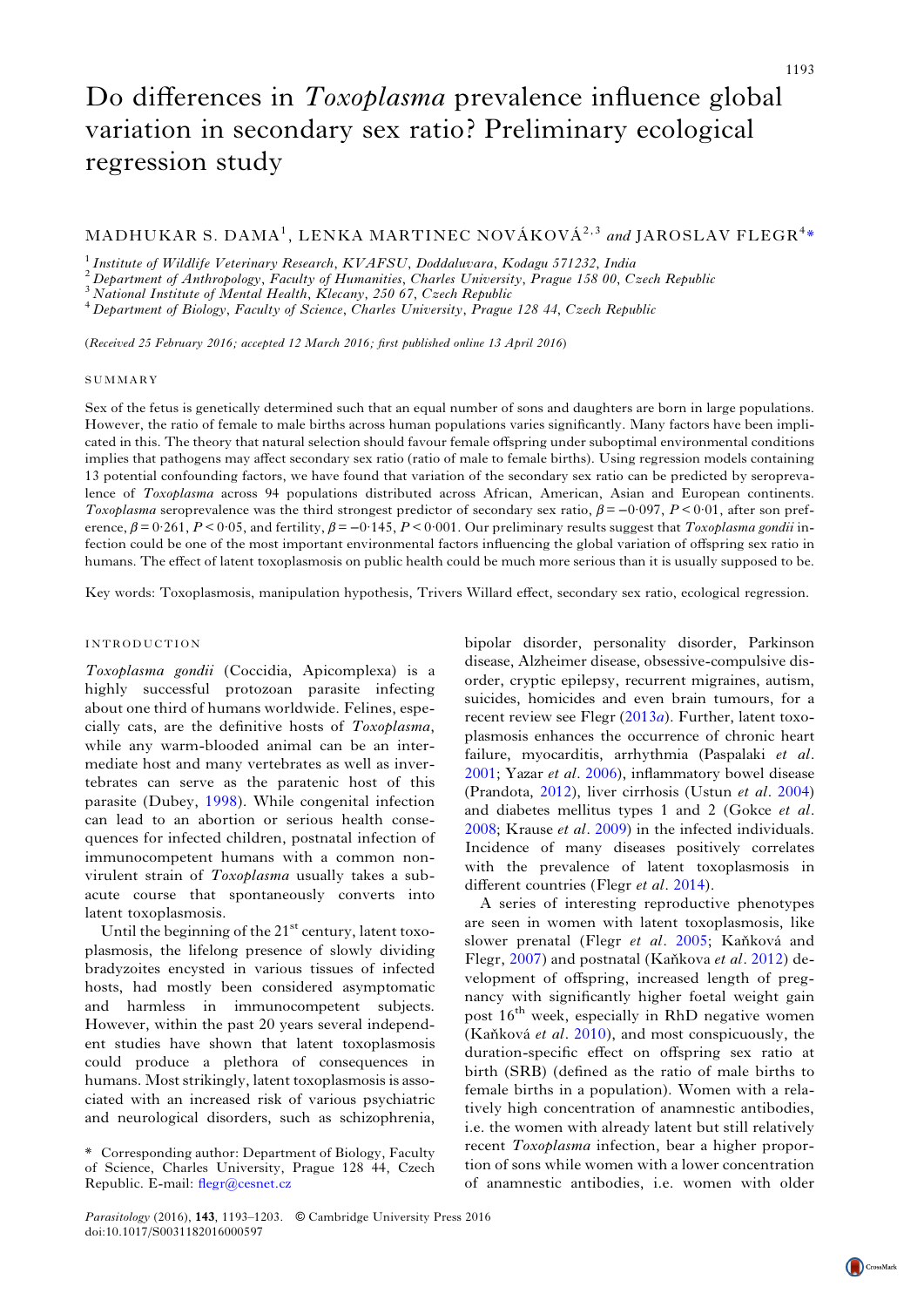Toxoplasma infections, tend to produce a significantly higher proportion of daughters (Kaňková et al. [2007](#page-9-0)b). These two phenomena have been confirmed in experimentally infected mice, which delivered 59% male pups 86–120 days post-infection, which was reduced to 40% by 121–222 days (Kaňková et al. [2007](#page-9-0)a).

Prevalence of toxoplasmosis in different countries depends on local environmental factors, especially on temperature and moisture, kitchen habits and hygienic standards. Toxoplasma seroprevalence shows a drastic global variation, with as low as 4% in Korea to a very high of 78% in Nigeria. Even within Europe it varies from 11% in Norway to 63% in Germany [\(Table 1\)](#page-2-0). While the global presence of Toxoplasma is bound to affect all the populations, the striking variation in prevalence across populations is likely to produce seroprevalence dependence in these outcomes. Building upon the results from human and laboratory mice studies, we tested whether the variation of offspring sex ratio across countries is influenced by the prevalence of Toxoplasma in humans. We studied the offspring sex predictive power of Toxoplasma seroprevalence by accounting for the known confounding factors across the world, and show that Toxoplasma could be an important mediator of global variation in the offspring sex ratio.

### MATERIAL AND METHODS

#### Dependent variable

SRB for the period of 2002–2007 was taken from the United States Central Intelligence Agency (CIA) (CIA, [2011\)](#page-9-0) and averaged. A ratio above or below 1 means there are more males or females, respectively, whereas a ratio of 1 indicates equality of both the sexes at birth. These datasets have been criticized for not matching census data of some countries such as Switzerland, Sweden, Norway, Ireland, India and Japan. However, these differences are minor and the CIA data are accepted and widely used by cross-cultural researchers (Navara, [2009;](#page-10-0) Dama, [2012](#page-9-0)). There were three cases of a very high (China, South Korea) and low (Grenada) sex ratio in the sample. In the former two cases, this was due to a strong son preference and female feticide. The reason for the low ratio in Grenada is not known. However, having rerun the analyses excluding these three cases yielded results similar to those reported below.

### Independent variables

Prevalence of toxoplasmosis: Data for 88 countries (Flegr et al. [2014\)](#page-9-0) were supplemented with six other countries: Botswana (Joubert and Evans, [1997](#page-9-0)), Kenya (Kamau et al. [2012](#page-9-0)), Lebanon (Usta et al. [2006\)](#page-10-0), Namibia (Joubert and Evans, [1997](#page-9-0)), Uganda (Lindstrom et al. [2006\)](#page-10-0), and Zambia (Kistiah et al. [2011\)](#page-9-0). The final list contains data on prevalence of toxoplasmosis (seroprevalence) in women of childbearing age published mostly between 1995 and 2008 for 94 countries, 30 European; see [Table 1.](#page-2-0) It is known that prevalence of toxoplasmosis varies between different regions of the same country and also between different age cohorts (Liu et al. [2009](#page-10-0); Gao et al. [2012\)](#page-9-0). Therefore, many of the data points are most probably imprecise, which can highly increase the risk of a Type II error.

The obtained data were adjusted to a standard age of 22 years to eliminate differences in prevalence caused by a different childbearing age in the particular countries using the formula Prevalence<sub>adi</sub> =  $1 - (1 -$ Prevalence)^(22/childbearing age) (Lafferty, [2006](#page-10-0)). As pointed out by an anonymous referee, this formula was based on some non-realistic assumptions, for example on an assumption of a constant infection rate, and could therefore provide biased results; however, it is widely used in toxoplasmosis research. Also, results obtained with adjusted and unadjusted data in the present study are virtually identical (see [Table 2\)](#page-4-0).

Toxoplasma prevalence as well as SRB are believed to be influenced by various socioeconomic and environmental factors. To deal with the confounding effect of these factors on the correlation of SRB with toxoplasmosis prevalence, we controlled for the effects of all known factors in regression modelling. These factors are fertility, maternal age, polygyny intensity, wealth, son preference, latitude, parasite stress, nutritional stress, contraceptive use and health status. The rationale behind inclusion of each control variable is presented below.

Coital rate hypothesis of James ([1971\)](#page-9-0), that predicts more female births from intercourse around the time of ovulation, was tested by Barber [\(2004](#page-9-0)) for 148 countries revealing a significant correlation of SRB with the intensity of polygyny  $(r = -0.41)$ and total fertility ( $r = -0.60$ ). In the same analysis, SRB was found to be significantly positively correlated with wealth, the proportion of women using any form of contraception and maternal age. While maternal age had been known to influence offspring sex long ago (Lowe and McKeown, [1950\)](#page-10-0), influence of parental wealth on offspring sex gained further support by recent studies (Cameron and Dalerum, [2009](#page-9-0)). Indicator of polygyny for the year of 2009 was obtained from Gender, Institutions and Development Database (OECD, [2009\)](#page-10-0). Polygyny is defined as men having multiple wives simultaneously. Countries were coded as  $1 =$ generally not accepted/polygyny is not legal in a country,  $2 =$  accepted by part of the population/ polygyny is only legal for some people, or  $3 =$ generally accepted/polygyny is legal in a country.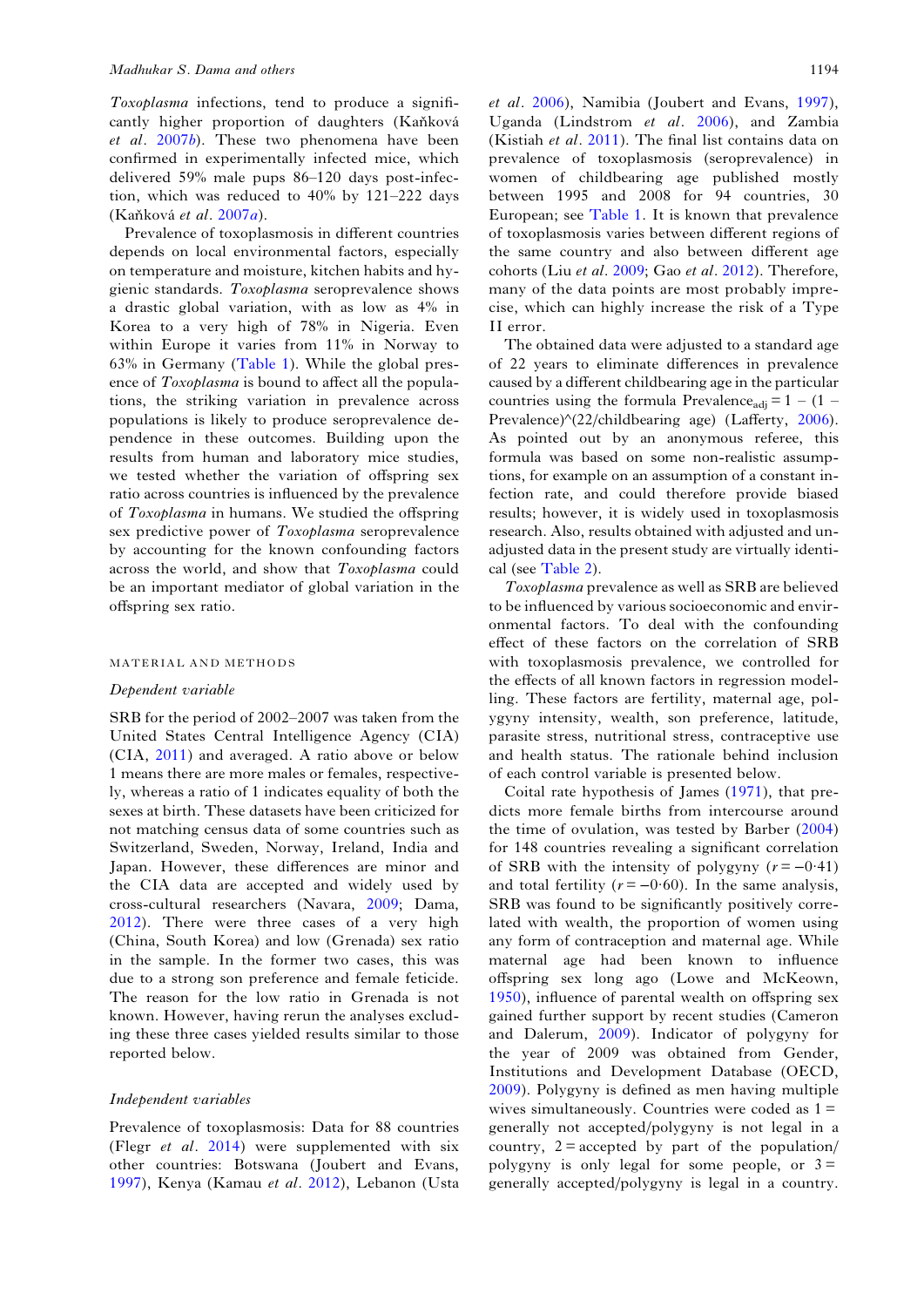<span id="page-2-0"></span>Table 1. Prevalence of latent toxoplasmosis in women of childbearing age in various countries. Third column shows prevalence (%) adjusted to a standard age of 22 years to account for variation in childbearing age across countries using the formula Prevalence<sub>adj</sub> =  $1 - (1 - \text{Prevalence})^{\wedge}(22/\text{childrening age})$  (Lafferty, [2006](#page-10-0)). Year in which the given study has been carried out is shown in the fourth column, the fifth column states the number of women in the sample and the last one gives sex ratio at birth (SRB). Data for 88 countries published in Flegr et al. [\(2014](#page-9-0)) have been supplemented with six other countries: Botswana (Joubert and Evans, [1997\)](#page-9-0), Kenya (Kamau et al. [2012](#page-9-0)), Lebanon (Usta et al. [2006\)](#page-10-0), Namibia (Joubert and Evans, [1997](#page-9-0)), Uganda (Lindstrom et al. [2006\)](#page-10-0), and Zambia (Kistiah et al. [2011\)](#page-9-0)

| Country                                   | Prevalence     | Age Adj.<br>prevalence | Period    | No.                           | Sex ratio<br>at birth |
|-------------------------------------------|----------------|------------------------|-----------|-------------------------------|-----------------------|
| 1. Albania                                | 49             | 42                     | 2004-2005 | 496                           | 1.062                 |
| 2. Argentina                              | 60             | 53                     | 2001      | 1007                          | 1.047                 |
| 3. Australia                              | 23             | 16                     | 2001      | 308                           | 1.052                 |
| 4. Austria                                | 42             | 36                     | 1997      | 4601                          | 1.052                 |
| 5. Bahrain                                | 22             | 16                     | 2005      | 3499                          | 1.037                 |
| 6. Bangladesh                             | 38             | 38                     | 1995-1996 | 286                           | 1.056                 |
| 7. Belgium                                | 49             | 42                     | 2004      | 16541                         | 1.048                 |
| 8. Benin                                  | 54             | 47                     | 1993      | 211                           | 1.034                 |
| 9. Botswana                               | 11             | 9                      | 1978      | 1063                          | 1.030                 |
| 10. Brazil                                | 50             | 50                     | 2012      | 2136                          | 1.050                 |
| 11. Burkina Faso                          | 25             | 25                     | 2006      | 336                           | 1.035                 |
| 12. Cameroon                              | 77             | 70                     | 1992      | 1014                          | 1.030                 |
| 13. Canada                                | 20             | 17                     | 2006      | $\overline{\phantom{0}}$      | 1.051                 |
| 14. Chile                                 | 39             | 33                     | 1996      | 7536                          | 1.047                 |
| 15. China                                 | 11             | 11                     | 2006      | 235                           | 1.143                 |
| 16. Colombia                              | 54             | 54                     | 2006      | 630                           | 1.037                 |
| 17. Costa Rica                            | 76             | 76                     | 1996      | 1234                          | 1.050                 |
| 18. Croatia                               | 29             | 24                     | 2000      | 1109                          | 1.060                 |
| 19. Cuba                                  | 55             | 55                     | 2004      | 526                           | 1.059                 |
| 20. Czech Republic                        | 20             | 16                     | 2007      | 1053                          | 1.059                 |
| 21. Democratic People's Republic of Korea | $\overline{4}$ | 3                      | 2008      | 351                           | 1.092                 |
| 22. Democratic Republic of the Congo      | 60             | 60                     | 1990      | 2897                          | 1.027                 |
| 23. Denmark                               | 28             | 20                     | 1999      | 89873                         | 1.058                 |
| 24. Egypt                                 | 42             | 36                     | 1995      | 62                            | 1.050                 |
| 25. Estonia                               | 68.6           | 45                     | 1999-2000 | 1277                          | 1.058                 |
| 26. Ethiopia                              | 74             | 66                     | 2012      | 1016                          | 1.030                 |
| 27. Finland                               | 20             | 17                     | 1989      | 16733                         | 1.041                 |
| 28. France                                | 54             | 47                     | 1995      | 13459                         | 1.051                 |
| 29. Gabon                                 | 71             | 71                     | 1997      | 767                           | 1.030                 |
| 30. Germany                               | 63             | 50                     | 1999      | 4854                          | 1.058                 |
| 31. Greece                                | 25             | 21                     | 2004      | 5532                          | 1.063                 |
| 32. Grenada                               | 57             | 50                     | 2006      | 534                           | 1.017                 |
| 33. Hungary                               | 45             | 39                     | 2000      | 31759                         | 1.062                 |
| 34. Iceland                               | 13             | 8                      | 1998      | 440                           | 1.049                 |
| 35. India                                 | 35             | 35                     | 2003      | 180                           | 1.060                 |
| 36. Indonesia                             | 53             | 46                     | 2006      | 17735                         | 1.050                 |
| 37. Iran (Islamic Republic of)            | 39             | 33                     | 2007      | 576                           | 1.050                 |
| 38. Iraq                                  | 49             | 42                     | 2002      | 254                           | 1.055                 |
| 39. Ireland                               | 34             | 25                     | 2008      | 20 25 2                       | 1.070                 |
| 40. Israel                                | 21             | 17                     | 1989      | 213                           | 1.051                 |
| 41. Italy                                 | 23             | 16                     | 2004      | 3426                          | 1.068                 |
| 42. Jamaica                               | 57             | 57                     | 1986      | 1604                          | 1.050                 |
| 43. Japan                                 | 10             | $8\,$                  | 2011      | 4466                          | 1.052                 |
| 44. Jordan                                | 47             | 40                     | 2005      | 280                           | 1.057                 |
| 45. Kenya                                 | 54             | 54<br>53               | 2011      | $\qquad \qquad -$             | 1.030                 |
| 46. Kuwait                                | 46<br>77       | 70                     | 2002-2005 | 225                           | 1.037                 |
| 47. Lebanon                               |                |                        | 200-2004  | 1227                          | 1.060                 |
| 48. Libya (State of)                      | 45             | 34                     | 2007      | 143                           | 1.054                 |
| 49. Lithuania<br>50. Macedonia            | 40<br>22       | 34<br>18               | 1991      | —<br>$\overline{\phantom{0}}$ | 1.055                 |
|                                           |                | 84                     | 2005      | 599                           | $1.080$               |
| 51. Madagascar                            | 84<br>49       | 42                     | 1992      |                               | 1.028                 |
| 52. Malaysia                              | 49             | 49                     | 2003      | 200                           | 1.067                 |
| 53. Mexico                                |                |                        | 2006      | $\overline{\phantom{0}}$      | 1.050                 |
| 54. Montenegro                            | 27<br>51       | 23<br>44               | 2007      | $\qquad \qquad -$<br>2456     | $1.080$<br>1.054      |
| 55. Morocco                               |                |                        |           |                               |                       |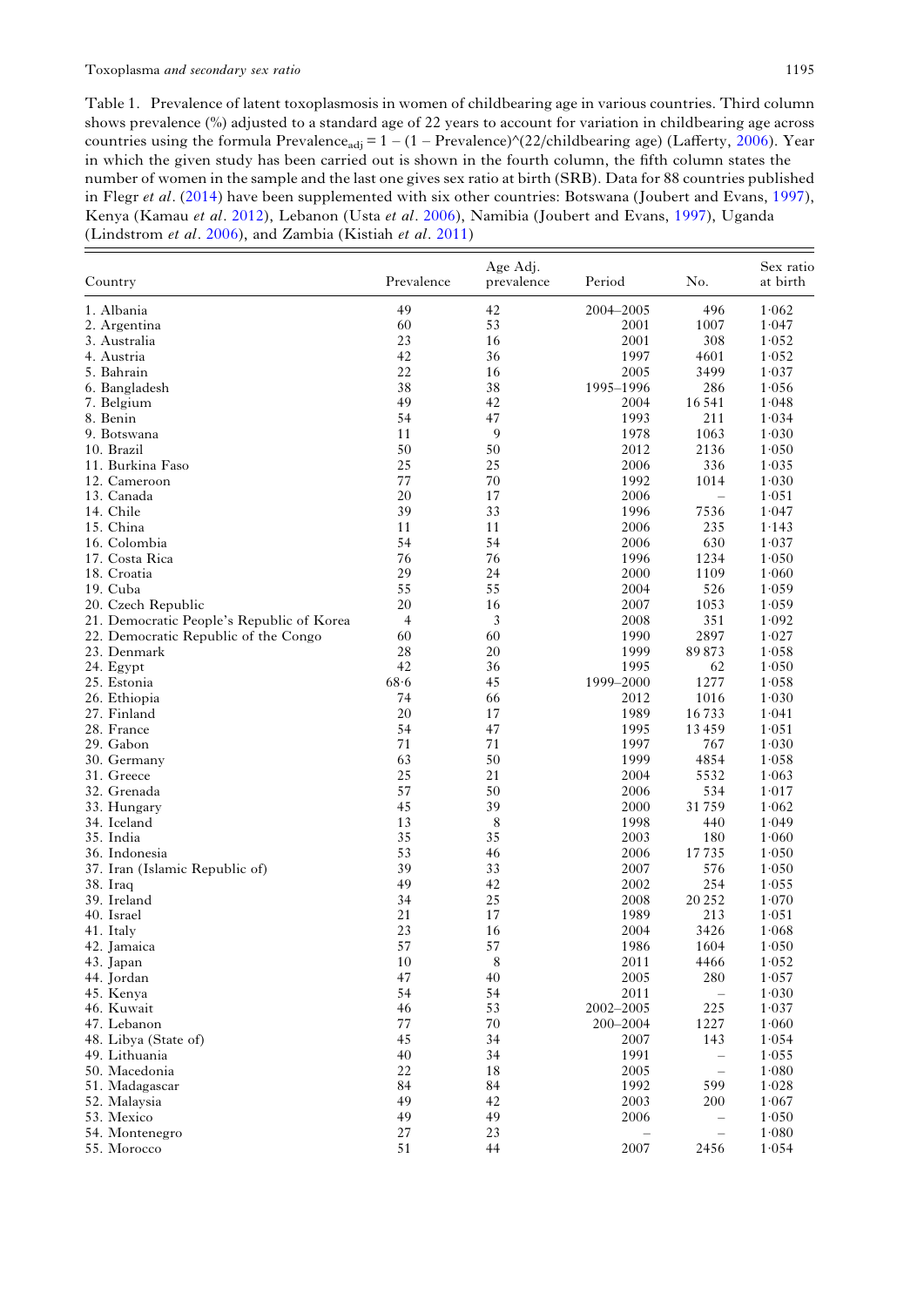### Madhukar S. Dama and others 1196

Table 1. (Cont.)

| Country                         | Prevalence | Age Adj.<br>prevalence | Period                   | No.                      | Sex ratio<br>at birth |
|---------------------------------|------------|------------------------|--------------------------|--------------------------|-----------------------|
| 56. Mozambique                  | 19         | 13                     | 2008                     | 150                      | 1.030                 |
| 57. Namibia                     | 10         | 10                     | 1978                     | 1063                     | 1.030                 |
| 58. Nepal                       | 55         | 55                     | 1998                     | 345                      | 1.050                 |
| 59. Netherlands                 | 35         | 26                     | 2004                     | 7521                     | 1.051                 |
| 60. New Zealand                 | 35         | 26                     | 2004                     | 500                      | 1.044                 |
| 61. Nigeria                     | 78         | 71                     | 1992                     | 352                      | 1.040                 |
| 62. Norway                      | 11         | 9                      | 1993                     | 35 940                   | 1.054                 |
| 63. Pakistan                    | 33         | 28                     | 1997                     | 105                      | 1.050                 |
| 64. Papua New Guinea            | 18         | 15                     | 1990                     | 197                      | 1.060                 |
| 65. Peru                        | 39         | 33                     |                          | $\overline{\phantom{0}}$ | 1.050                 |
| 66. Poland                      | 40         | 34                     | 2003                     | 4916                     | 1.060                 |
| 67. Portugal                    | 24         | 17                     | 2011                     | 401                      | 1.067                 |
| 68. Qatar                       | 35         | 30                     | 2005-2008                | 1857                     | 1.048                 |
| 69. Romania                     | 44         | 38                     | 2008                     | 184                      | 1.061                 |
| 70. Sao Tome and Principe       | 75         | 68                     | 2007                     | 499                      | 1.030                 |
| 71. Saudi Arabia                | 32         | 27                     | 1991                     | 921                      | 1.043                 |
| 72. Senegal                     | 40         | 34                     | 1993                     | 353                      | 1.031                 |
| 73. Serbia                      | 31         | 26                     | 2007                     | 765                      | 1.080                 |
| 74. Singapore                   | 17         | 14                     | $\overline{\phantom{0}}$ | 120                      | 1.078                 |
| 75. Slovakia                    | 22         | 18                     | 2008                     | 656                      | 1.050                 |
| 76. Slovenia                    | 25         | 21                     | 2002                     | 21 270                   | 1.063                 |
| 77. South Africa                | 10         | 8                      | 2010?                    | 779                      | 1.030                 |
| 78. Spain                       | 32         | 23                     | 2004                     | 16 3 6 2                 | 1.068                 |
| 79. Sudan                       | 42         | 36                     | 2003                     | 487                      | 1.051                 |
| 80. Sweden                      | 18         | 13                     | 2001                     | 40 978                   | 1.060                 |
| 81. Switzerland                 | 35         | 26                     | 2006                     | $\overline{\phantom{0}}$ | 1.051                 |
| 82. Thailand                    | 13         | 11                     | 2001                     | 1200                     | 1.054                 |
| 83. Togo                        | 75         | 68                     | 1991                     | 620                      | 1.026                 |
| 84. Trinidad and Tobago         | 43         | 43                     | 2008                     | 450                      | 1.046                 |
| 85. Tunisia                     | 43         | 37                     | 1996                     | 2231                     | 1.065                 |
| 86. Turkey                      | 54         | 47                     | 2005                     | 1149                     | 1.050                 |
| 87. Uganda                      | 54         | 54                     | 2005                     | 130                      | 1.030                 |
| 88. United Arab Emirates        | 23         | 19                     | 1997                     | 1503                     | 1.050                 |
| 89. UK                          | 9          | 6                      | 2005                     | 1897                     | 1.050                 |
| 90. United Republic of Tanzania | 35         | 35                     | 1991                     | 549                      | 1.030                 |
| 91. USA                         | 11         | 9                      | 2007                     | $\qquad \qquad -$        | 1.050                 |
| 92. Venezuela                   | 38         | 38                     | 2006                     | 446                      | 1.068                 |
| 93. Vietnam                     | 11         | 9                      | 2003                     | 300                      | 1.068                 |
| 94. Zambia                      | 7          | 7                      | 1990                     | 375                      | 1.020                 |

Contraceptive use, which indicates the proportion of women of reproductive age who are using (or whose partner is using) a contraceptive method for the period of 2005–2009, was obtained from the World Bank ([2011](#page-10-0)). Total fertility estimates for the year of 2008 were taken from the World Bank ([2011\)](#page-10-0). Total fertility rate represents the number of children who would have been born to a woman if she were to live to the end of her childbearing years and bear children in accordance with the current age-specific fertility rates. The estimate includes all the children born dead or alive. Gross national income per capita based on purchasing power parity (GNI) was used as a measure of wealth. GNI is the sum of value added by all resident producers plus any product taxes (less subsidies) not included in the valuation of output plus net receipts of primary income (compensation of employees and property income) from abroad. GNI, calculated in national currency, is usually converted to US dollars according to official exchange

rates for comparisons across economies. GNI data were taken from the World Bank ([2011\)](#page-10-0). Values were log transformed for normality. Mother age was calculated as a mode of the 5-year age block with the highest fertility in a country as explained by Barber ([2004\)](#page-9-0).

Navara proposed that latitudinal variation of climatic factors, by its ability to create cross-cultural variation in resource availability and consumer density, could influence offspring sex ratio (Navara, [2009](#page-10-0)). She examined SRB in relation to latitude and associated climatic variables across 202 countries, and showed that SRB was positively correlated with latitude such that tropical populations produce more daughters compared with temperate and subarctic populations. Latitude values, namely rounded latitude for the centroid or centre point of a country expressed in degrees and minutes, for nations were obtained from the CIA World Factbook (CIA, [2011\)](#page-9-0) and numerical values were used irrespective of direction.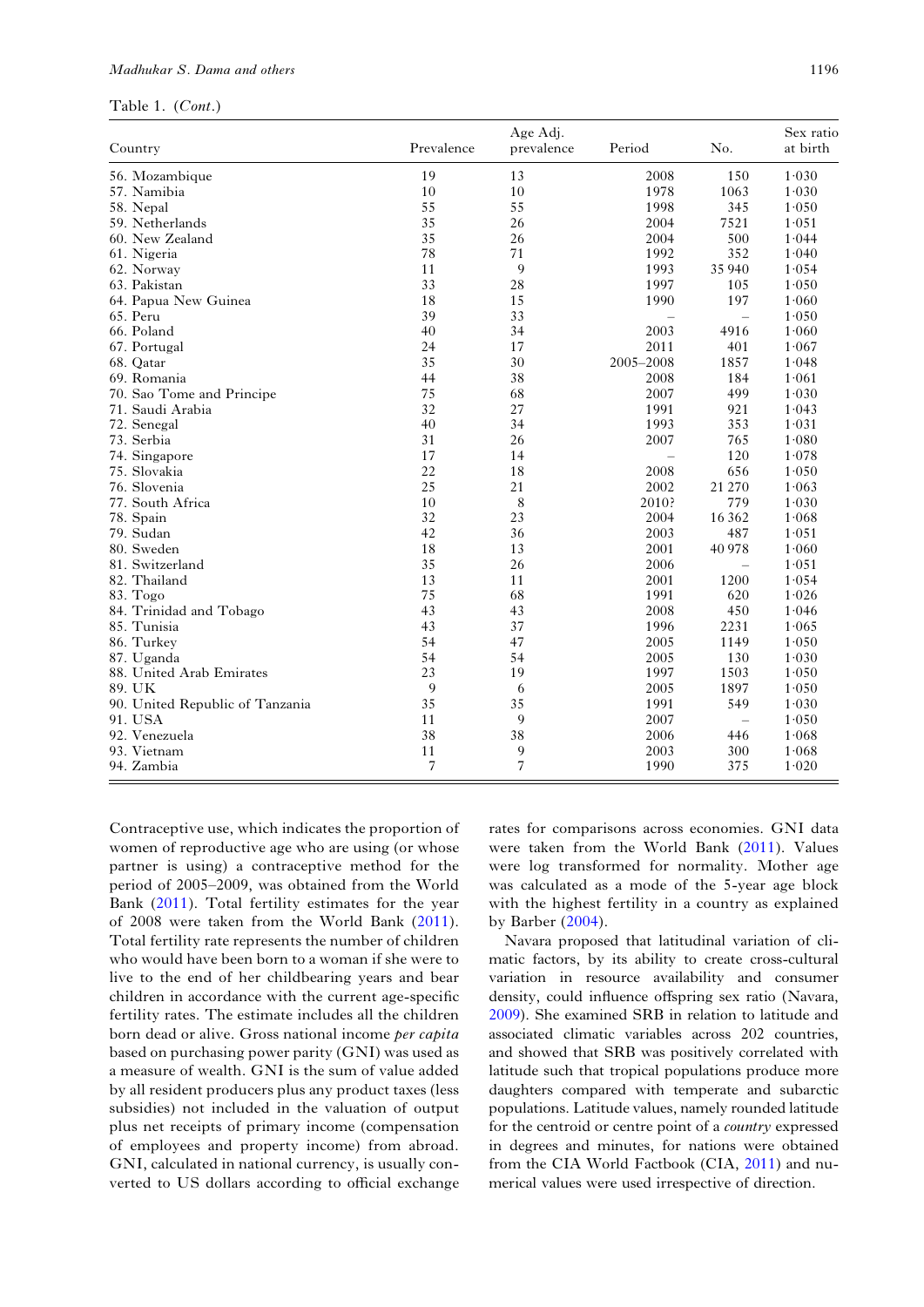|                             | Toxoplasmosis prevalence<br>not included | Toxoplasmosis prevalence<br>(adjusted) included | Toxoplasmosis prevalence<br>(unadjusted) included |  |  |
|-----------------------------|------------------------------------------|-------------------------------------------------|---------------------------------------------------|--|--|
| $R^2$ (adj.)                | 0.538(0.515)                             | 0.606(0.530)                                    | 0.607(0.531)                                      |  |  |
| $\bm{F}$                    | $7.004$ ***                              | $6.457***$                                      | $6.529***$                                        |  |  |
| $\Delta R^2$                |                                          | $0.068***$                                      | $0.069$ ***                                       |  |  |
| Contraceptive use           | 0.048                                    | 0.046                                           | 0.044                                             |  |  |
| Fertility                   | $-0.148$ ***                             | $-0.145***$                                     | $-0.148$ ***                                      |  |  |
| Health factor               | $0.091***$                               | $0.085***$                                      | $0.086***$                                        |  |  |
| Latitude                    | 0.042                                    | 0.031                                           | 0.033                                             |  |  |
| Log wealth                  | 0.002                                    | $-0.006$                                        | $-0.008$                                          |  |  |
| Mother age                  | 0.003                                    | $-0.004$                                        | 0.001                                             |  |  |
| Nutrition stress            | $-0.024$                                 | $-0.023$                                        | $-0.022$                                          |  |  |
| Parasite stress             | $-0.093***$                              | $-0.093***$                                     | $-0.095**$                                        |  |  |
| Polygyny intensity          | $-0.078$ <sup>a</sup>                    | $-0.087**$                                      | $-0.089**$                                        |  |  |
| Son preference              | $0.268*$                                 | $0.261*$                                        | $0.266*$                                          |  |  |
| Toxoplasmosis<br>prevalence |                                          | $-0.097**$                                      | $-0.095**$                                        |  |  |

<span id="page-4-0"></span>Table 2. Side-by-side comparison of categorical regressions of sex ratio at birth on known confounding factors and toxoplasmosis seroprevalence (both adjusted and unadjusted for mother age), respectively

 $\Delta R^2$  in the two models in which toxoplasmosis seroprevalence has been included refers to a change in  $R^2$  relative to the model in which the variable has not been included. \*Denotes  $P < 0.05$ , \*\* $P < 0.01$  and \*\*\* $P < 0.001$ .<br><sup>a</sup> Denotes a trend at  $P < 0.1$ .

Testing the relation of high resource availability and male-biased sex ratios frequently found in many animals, Mathews et al. [\(2008](#page-10-0)) studied a large cohort of British Women and found that 56% of women in the highest third of preconception energy intake bore boys, compared with 45% in the lowest third. Disability-adjusted life years (DALY) lost due to protein energy malnutrition, iodine deficiency, vitamin A deficiency, and iron deficiency were used as an independent measure of nutrition stress. These variables were obtained from the World Health Organization (WHO, [2008\)](#page-10-0) and log transformed for normality. DALY has also been used by sex ratio researchers before (Dama, [2011\)](#page-9-0). Henceforth, DALY owing to nutrition will be referred to as nutritional stress.

Some of the cultures, especially from Asian countries, show strong preference for sons. These populations frequently terminate female pregnancies leading to a significant increase in population SRB values (Hesketh and Xing, [2006\)](#page-9-0). Son preference (missing women) describes the difference between the number of women that should be alive (assuming no son preference) and the actual number of women in a country. Values for prevalence of son preference for the year of 2009 were obtained from Gender, Institutions and Development Database (OECD, [2009\)](#page-10-0). As son preference results in female selective abortions (Hesketh and Xing, [2006\)](#page-9-0), it is necessary to adjust for the level of son preference in the statistical analysis. The variable was treated as ordinal and coded in the following fashion:  $1 =$  male babies generally not preferred over female ones,  $2 =$ male babies preferred over female ones by part of the population, or  $3 =$  male babies generally preferred over female ones.

Dama ([2011](#page-9-0)) tested the relation of measures of parental condition with SRB and found that SRB shows a strong positive correlation with health indicators and a strong negative correlation with mortality rates across the world. As a measure of mortality level for each nation, health adjusted life expectancy at birth (HALE for the year of 2007), estimated by WHO ([2009\)](#page-10-0), was used. While life expectancy at birth summarizes the mortality pattern that prevails across all age groups, HALE adds up expectation of life for different health states and measures the average number of years that a person can expect to live in 'full health' by taking into account the years lived in less than full health due to disease and/or injury. These two measures reflect the age-standardized summary of mortality in a population; however, only HALE will be used in the present analysis as it is a more complete estimate of health than standard life-expectancy rates. Mortality rates at different stages of life were: infant mortality rate (2009), under-five mortality rate (2009), maternal mortality rate (2008), and adult mortality rate (2008), obtained from the World Bank [\(2011\)](#page-10-0). While infant mortality rate and maternal mortality ratio are the actual numbers of deaths of infants (during the first year of life per 1000 live births in a given year) and mothers (per 100 000 live births in a given year), under 5 mortality rate and adult mortality rate are the probabilities of dying before reaching the age of five and between the age of 15–65, respectively.

In a follow-up study, Dama [\(2012\)](#page-9-0) showed that the relation of SRB with latitude and health variables is most likely to be driven by the cross-national variation of parasite stress level as all the statistical analyses pointed towards a strong negative association of parasite intensity and possibility of son births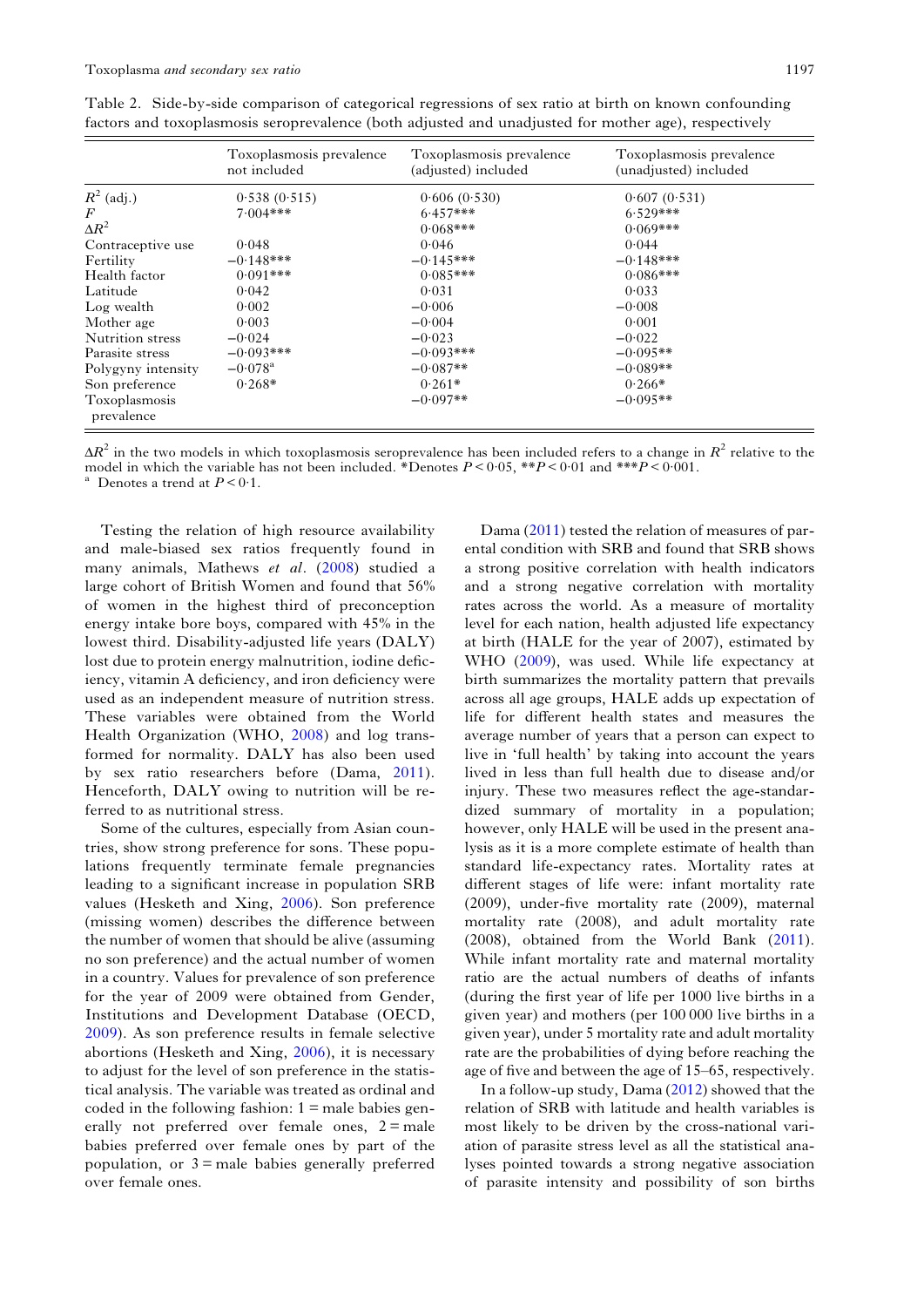(Dama, [2012](#page-9-0)). Parasite stress across nations was measured by DALY lost due to parasitic diseases (WHO, [2008\)](#page-10-0). One DALY owing to parasites equals one healthy year of life lost per one million people. This measure covers disability due to 28 important parasites across the world. The variable was log transformed for normality. Henceforth, DALY owing to parasites will be referred to as parasite stress.

# Control variables

Survival of oocysts and therefore the effectiveness of transmission of parasites from definitive to intermediate host depend on moisture of the soil (Ruiz et al. [1973\)](#page-10-0), consumption of meat, and number of cats. To control for these factors, we included the average relative humidity in each country (data taken from [http://www.climatemps.com/,](http://www.climatemps.com/) accessed 2. 4. 2013), sanitation rate, yearly per capita consumption of meat and a number of cats *per capita*.

Descriptive statistics of the raw variables and their inter-correlation characteristics are summarized in online Supplementary Table 1 and 2, respectively. It must be noted that the datasets used above, especially the control variables, are for different years. However, we have tried to use the data for the dependent and main predictor variable for the same period of time. This discrepancy is owing to a longer sampling frequency for most of the social variables. These differences are unlikely to affect the statistical outcomes, as changes, if any, in social factors are produced very gradually. Hence, most of the cross-cultural studies use data from the nearest sampling year when data for the desired year are not available (Ember and Ember, [2001](#page-9-0); Mace et al. [2003](#page-10-0); Barber, [2004](#page-9-0)).

### Estimation of missing data

The following five variables had high counts of missing values: son preference (50·5%), polygyny prevalence  $(42.1\%)$ , contraceptive use  $(6.3\%)$ , maternal mortality rate  $(2.1\%)$  and adult mortality rate (1·1%). To deal with these, we used the missForest package (Stekhoven,  $2013a$  $2013a$ ), available from the Comprehensive R Archive Network (CRAN) and run in the R (R Development Core Team, [2008\)](#page-10-0). Recommended for conducting multiple imputation of mixed data (numeric and factor variables in one data frame) (Starkweather, [2014](#page-10-0)), it has been compared with other imputation methods and found to have the least imputation error for both continuous and categorical variables and the smallest prediction difference (error) (Waljee et al. [2013\)](#page-10-0). Default settings were used (Stekhoven, [2013](#page-10-0)b).

# Data reduction

To reduce the number of variables, principal component analysis (PCA) using the IBM SPSS (IBM

Corp., [2012\)](#page-9-0) categorical PCA (CATPCA) Optimal Scaling option was performed on the 5 mortality variables (Health adjusted life expectancy, Adult mortality rate, Maternal mortality ratio, Under-five mortality rate, and Infant mortality rate), after confirming that the data were suitable for reduction. The CATPCA settings involved discretizing the numeric variables by means of ranking and selecting variable principal as the normalization method. Dimensions in solution were determined upon several trials in order to obtain the most interpretable structure of loadings. The recommendation of Stevens [\(1992](#page-10-0)) on factor loadings with respect to sample size was followed, and loadings  $>0.512$  were considered significant (all  $>0.9$ ). The CATPCA of the five mortality variables revealed one factor with eigenvalue greater than one  $(4.69)$ , accounting for  $93.82\%$  of the total variance. This factor was labelled 'health factor'. Cronbach's alpha reliability coefficient  $(=0.710)$  for the health factor indicated satisfactory internal consistency of the computed variable.

# Statistical analysis

Analyses were carried out with IBM SPSS 21.0 (IBM Corp., [2012\)](#page-9-0). Normality of the raw data was checked, firstly, by producing skewness and kurtosis values and their respective S.E., from which z-scores were computed and compared with the value of 1·96, as suggested by Field  $(2013)$  $(2013)$ . Secondly, we have visually examined individual histograms of all relevant variables. Finally, Shapiro–Wilk's W tests were run. Given the violation of the normality assumption in all analysed variables non-parametric tests were preferred. To regress the SRB on the above-specified variables, a categorical regression analysis was run using the SPSS Optimal Scaling (CATREG) feature. The assumptions of the test were met since the number of valid cases exceeded the number of predictor variables plus one. Scale and ordinal variables were treated as numeric and ordinal, respectively, and all were discretized by multiplying. A numerical initial configuration was selected, as recommended when no variables are treated as nominal (IBM Corp., [2011\)](#page-9-0). Perfect multicollinearity (intercorrelations  $>0.9$ ) did not appear a serious problem, which was further supported by reviewing the variance inflation factors (VIF), which were nowhere near the value of 10, and the average VIF was not greater than 1, as recommended by Field ([2013\)](#page-9-0). Moreover, parallel analyses with multiple linear regression (not reported here in detail) showed comparable results. In both the cases, we nevertheless decided to err on the side of caution and employ the ridge regression option using default settings and 0·632 bootstrap with 50 samples for resampling. Ridge regression artificially reduces correlation coefficient of each pair of variables by incorporating a ridge parameter to the diagonal of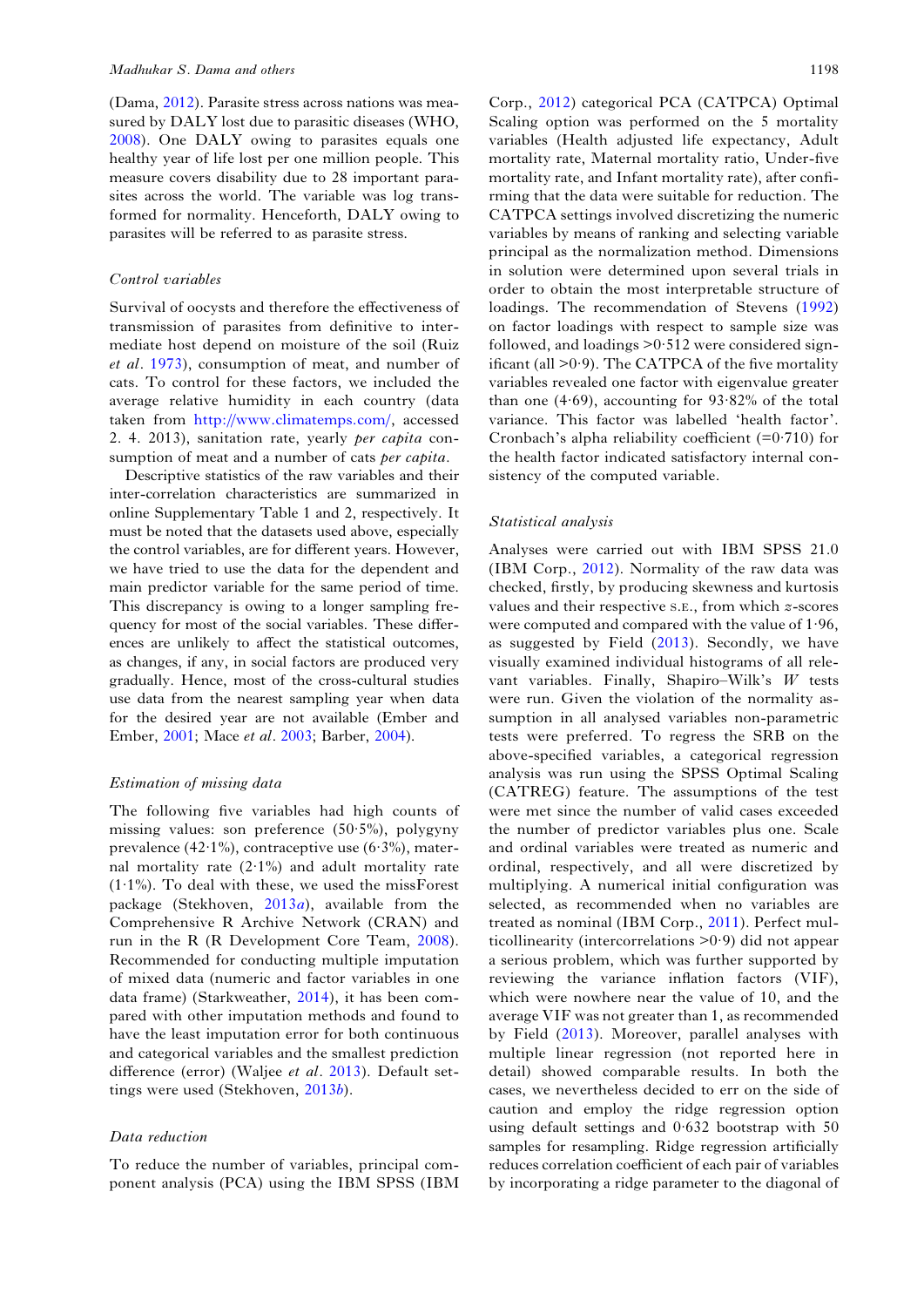

Fig. 1. Relation of toxoplasmosis seroprevalence and population secondary sex ratio across 94 populations. The standard residuals were computed for the model containing all 10 covariates but not the toxoplasmosis prevalence.

a correlation matrix of highly collinear independent variables, leading to reduced error variance of estimators. Based on this principle, ridge regression copes with the collinearity problem (Fox, [1991](#page-9-0)).

### RESULTS

Regression of SRB on the above-specified independent variables revealed that SRB was negatively predicted by Toxoplasma prevalence, fertility, parasite stress, and polygyny intensity, and positively by the health factor, and son preference. This means that a greater number of male offspring was produced in populations with lower Toxoplasma prevalence, fertility, less intense parasite stress and polygyny, better health status, and a tendency to prefer sons [\(Table 2](#page-4-0); Fig. 1). Importantly, side-by-side comparisons of regression models including Toxoplasma prevalence (adjusted and unadjusted) and not, respectively, revealed a significant change in  $R^2$  following the inclusion of the variable in the model [\(Table 2](#page-4-0) and online Supplementary Table 4 and 5), showing it to be an important predictor of SRB.

When countries were divided into European and non-European ones, the results were different. While in the European countries the model was not significant, outside Europe SRB was predicted in the same direction by the same variables as in the whole set of countries excluding polygyny intensity but including contraception, with countries in which more males are born exhibiting greater contraceptive use (online Supplementary Table 3 and 4).

Four additional regression models were fitted to investigate the influence of control variables on the prediction of SRB by Toxoplasma prevalence [\(Table 3\)](#page-7-0). Results show that all the models were significant at least at  $P < 0.01$  and the  $\beta s$  of Toxoplasma prevalence were not much affected by the sequential addition of humidity, sanitation rate,

cat ownership, and meat consumption. This further strengthens the hypothesis that Toxoplasma is likely to influence the offspring sex ratio in humans.

Furthermore, as suggested by an anonymous referee, SRB may explain a large part of son preference, and thus the latter may not be suitable for inclusion in the regression models. Although this was clearly not the case in the present study (Kendall's Tau =  $0.226$ ;  $P < 0.01$ ), we ran the same regression models as those reported in [Table 2](#page-4-0) with the only difference that the son preference variable has not been included. These analyses yielded results virtually identical to those reported in [Table 2](#page-4-0) (see online Supplementary Table 5 for comparison).

### DISCUSSION

Our analysis showed that prevalence of toxoplasmosis is negatively correlated with offspring sex ratio in 94 countries. The correlation can be detected in the whole data set and in the subset of non-European countries, but could not be detected in European countries.

The interpretation of results of ecological regression studies is sometimes complicated, especially if aggregated data are used for the estimation of the strength and direction of the influence of particular factors within a population (Guthrie and Sheppard, [2001;](#page-9-0) Wakefield and Salway, [2001\)](#page-10-0). Therefore, the existence of strong effects of prevalence of toxoplasmosis on SRB, suggested by results of an ecological study, should be confirmed by independent case controls or cohort studies. The results of a cohort study performed on a population of European women as well as a study performed on experimentally infected female mice suggest that Toxoplasma infection increases SRB in the first phases of latent toxoplasmosis while decreases the offspring sex ratio in the latter phases. Women with high titres of specific anti-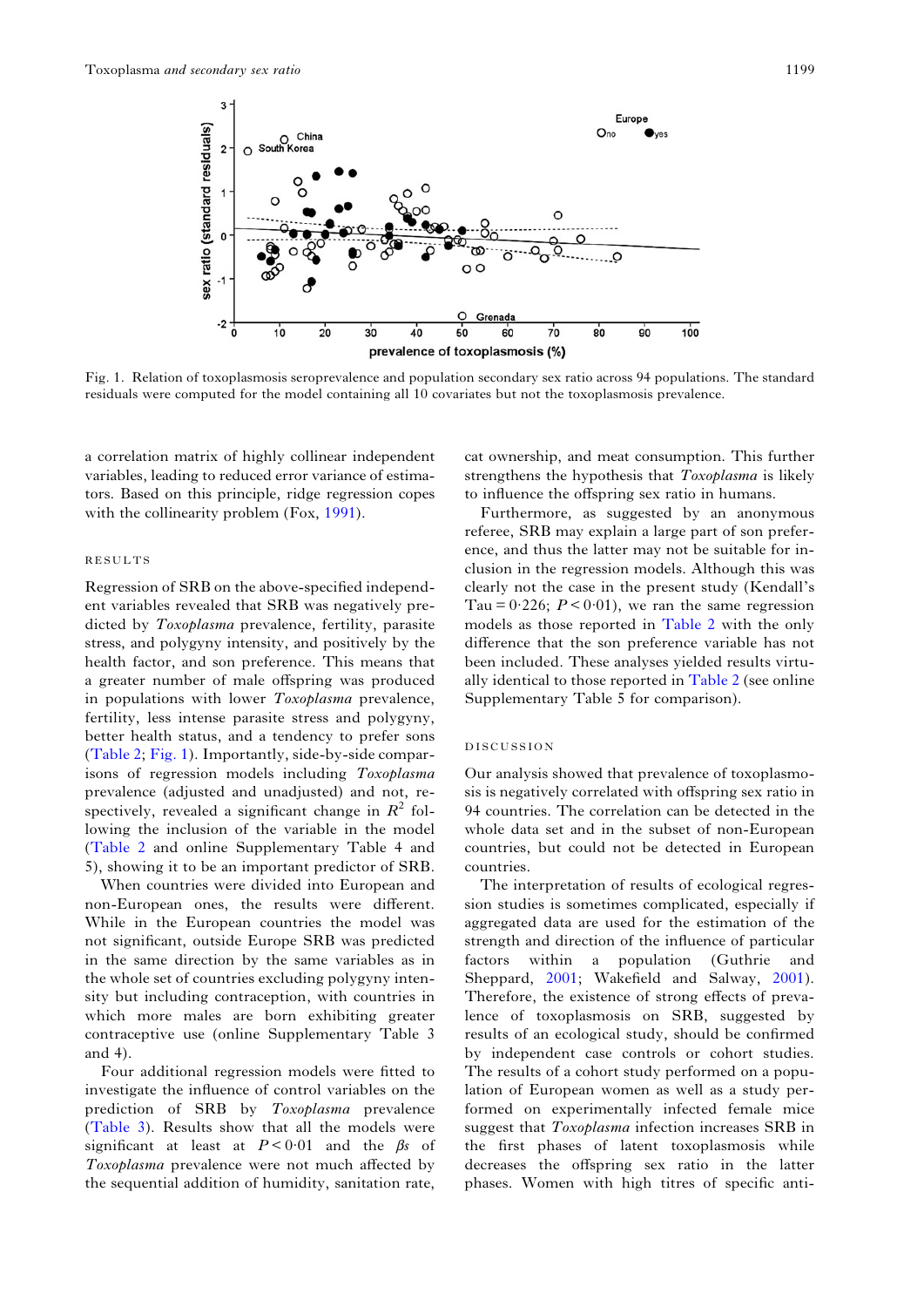<span id="page-7-0"></span>Table 3. Sequential addition of control variables did not change the significant prediction of sex ratio at birth by toxoplasmosis prevalence in the categorical regression models

| Predictor variables                                               |             |                    |            | 4          |            |
|-------------------------------------------------------------------|-------------|--------------------|------------|------------|------------|
| Toxoplasmosis prevalence                                          | $-0.098**$  | $-0.093**$         | $-0.092*$  | $-0.137**$ | $-0.137**$ |
| Humidity                                                          |             | $-0.057^{\dagger}$ | $-0.002$   | $-0.010$   | $-0.010$   |
| Sanitation rate                                                   |             |                    | $-0.007$   | $-0.021$   | $-0.020$   |
| Cat ownership                                                     |             |                    |            | $-0.009$   | 0.009      |
| Meat consumption                                                  |             |                    |            |            | $-0.012$   |
| Standard independent variables included <sup><math>#</math></sup> | Yes         | Yes                | Yes        | Yes        | Yes        |
| $R^2$                                                             | $0.607$ *** | $0.615***$         | $0.648***$ | $0.651**$  | $0.652**$  |
| Adjusted $R^2$                                                    | 0.532       | 0.535              | 0.500      | 0.481      | 0.469      |
| N                                                                 | 94          | 94                 | 62         | 59         | 59         |

\*Denotes a model/predictor significant  $P < 0.05$ , \*\* $< 0.01$ , and \*\*\* $< 0.001$  # Standard independent variables included are Contraceptive use, Health factor, Latitude, log Wealth, Mother age, Nutrition stress, Parasite stress, Polygyny intensity, Son preference, Total fertility and Toxoplasmosis prevalence. The predictor-related values represent βs.

Toxoplasma IgG antibodies (i.e. women probably infected with Toxoplasma less than 2 years before pregnancy) had a SRB of  $0.72$ , while women with low titres of specific anamnestic antibodies had a SRB of 0·45 (Kaňková et al. [2007](#page-9-0)b). Similarly, female mice that delivered 86–120 days after Toxoplasma infection had a SRB of 0.59 while those that delivered at 121–222 days had a SRB of 0.40 (Kaňková et al. [2007](#page-9-0)a). The increased sex ratio is speculated to be caused either by a higher probability of survival of more immunogenic male embryos (Kaňková and Flegr, [2007](#page-9-0)) or by an increased level of testosterone around the time of fertilization (James, [2010](#page-9-0)). The decreased sex ratio in women and female mice infected with Toxoplasma for a long time is considered to be a manifestation of the Trivers–Willard effect, i.e. the increased probability of birth of female offspring in females in poor physical conditions (Flegr, [2010](#page-9-0)). It is not important in the present context whether the decreased sex ratio is just a side-effect of the impaired health of infected females or if it is the evolutionary adaptation that results in increased or, rather, not-soimpaired fitness of the infected females. On the population level, the direction of Toxoplasma infection-associated effect on sex ratio will depend on the fraction of recently infected women in a birth giving age in a particular population. In the high prevalence countries, most women are probably infected by contact with contaminated food and water in the early childhood, i.e. long before their birth giving age. In such countries, prevalence of toxoplasmosis should correlate negatively with sex ratio, which is the pattern observed in non-European countries. The situation will be more complicated in the low prevalence, low fertility countries. For example in the Czech Republic, an increased rate of incidence of toxoplasmosis occurs in women in a birth giving age; in men and women the seroprevalence of toxoplasmosis increases between the ages of 19–39 from 25·5 to 27 and 31·1 to 46·3%, respectively (Kodym et al. [2000\)](#page-10-0). Such

an increase is hypothesized to occur either due to manipulation with undercooked/raw meat when the young women start cooking in their own households or by transmission during unprotected intercourse with infected men (Dass et al. [2011](#page-9-0); Flegr,  $2013a$  $2013a$ ; Holub *et al.* 2013). Therefore, a higher fraction of Toxoplasma-infected women in low prevalence countries could acquire their infection a short time before pregnancy and increased offspring sex ratio of recently-infected women could neutralize or even reverse the negative correlation between prevalence of toxoplasmosis and the offspring sex ratio. Such an effect in recently infected women could be especially strong in low-fertility countries because the probable duration of Toxoplasma infection positively correlates with the age of women and therefore also with parity. Therefore, a stronger positive effect of toxoplasmosis on sex ratio can be expected to occur rather in primiparous women than in multiparous women in low prevalence countries.

Of course, the absence of a significant effect of prevalence of toxoplasmosis on SRB in the European countries subset could also have another explanation. It has been observed, for example, that Rhesus factor (Rh) phenotype modifies the effects of toxoplasmosis on the human organism (Kaňková et al. [2010](#page-9-0)) and positive heterozygotes are strongly protected against these effects (Novotna et al. [2008](#page-10-0); Flegr, [2016](#page-9-0)). The frequency of Rh heterozygotes is much higher in the Caucasian population of European countries than populations in other parts of the globe. It is, however, also possible that the observed association between prevalence of toxoplasmosis and SRB is caused by an unknown factor that is not present in Europe and that independently correlates both with prevalence of toxoplasmosis and SRB.

In our opinion, it is probable that each set of the countries used in the previous nine ecological regression studies dealing with toxoplasmosis published by other authors in the past 10 years would give a slightly different result of the analysis. To maximally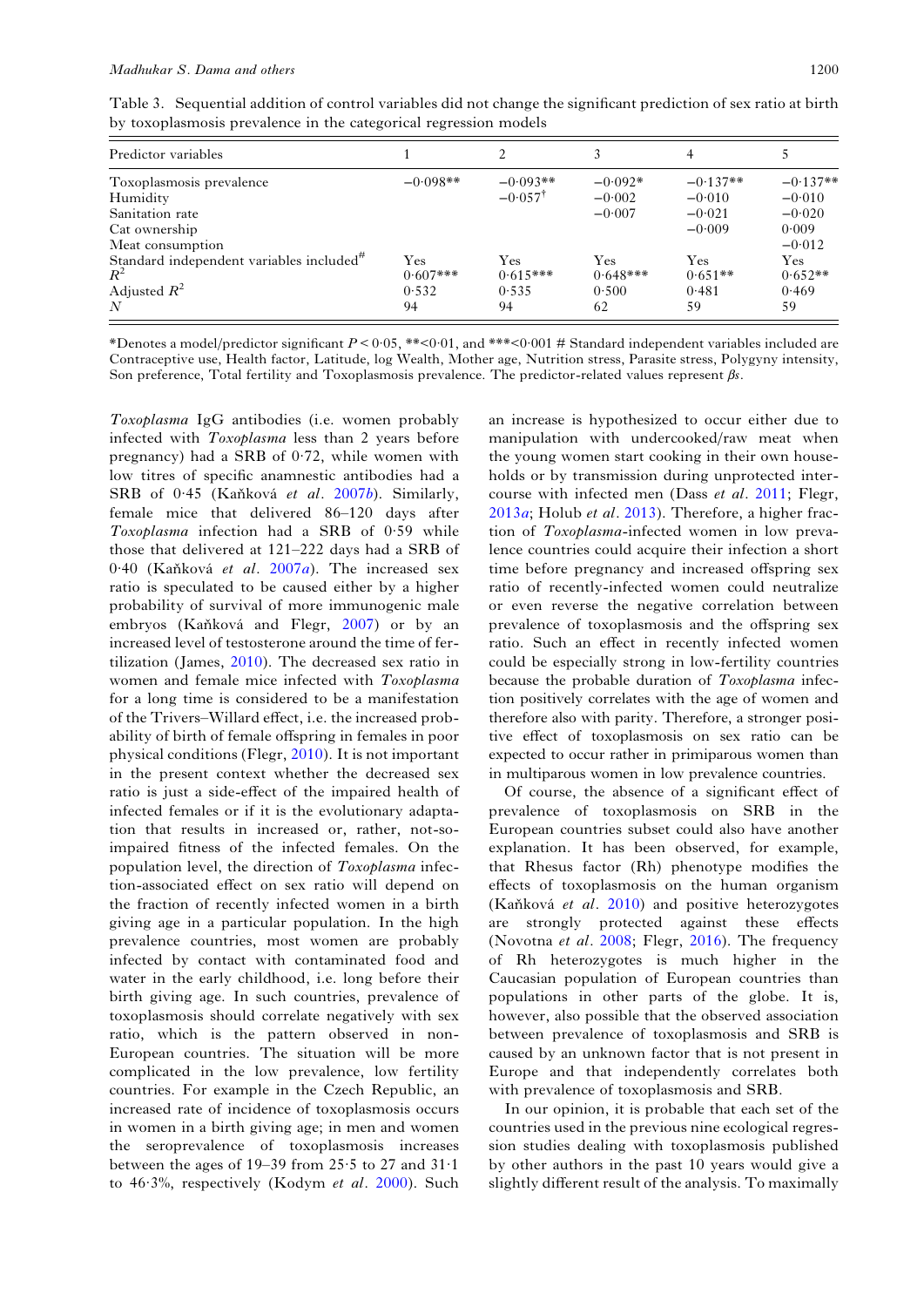decrease the risk of subjectivity in the selection of countries, we included data for all the countries  $(n = 94)$  available as of 15<sup>th</sup> August 2013; which represented the largest ever data set analysed for biological influence of Toxoplasma.

It is also highly probable that at least some of the Toxoplasma prevalence data are incorrect. As far as we know, national surveys for latent toxoplasmosis are not systematically performed in any country, or at least, no results of such studies have been published. Our experience with such a survey performed in a relatively small and rather ethnically and sociologically homogeneous Czech Republic showed that the prevalence varies drastically among different parts of a country (Kodym et al. [2000\)](#page-10-0). Therefore, it is difficult to estimate the average prevalence of toxoplasmosis in women of birth giving age in a particular country in a single study. Hence, we always searched for all available data concerning the time period of 1990–2008 and, whenever possible, we also took into consideration the results on the prevalence published earlier. It should be noted that a lack of precision in the prevalence data increases the risk of false negative but not of false positive results of statistical tests. Lack of precision (stochastic noise) in the prevalence data could bias the estimate of regression parameters (e.g. betas) and increase the risk of false negative results of statistical tests. Stochastic noise alone cannot increase the risk of false positive results of studies. However, it is possible that the precision of the prevalence data (or the SRB data) is somehow related to the prevalence of toxoplasmosis. It is, for example, known that toxoplasmosis influences some personality traits of infected humans, including conscientiousness (Lindová et al. [2012](#page-10-0)) and neuroticism (Flegr et al. [2013\)](#page-9-0), and such effects explain a statistically significant portion of the variance in aggregate neuroticism among populations (Lafferty, [2006\)](#page-10-0). It is therefore possible that such a behavioural effect of toxoplasmosis could result in a systematic error in the available prevalence (or other) data, which could result in false positive results of an ecological study. Therefore, even the positive results of our study should be approached with caution and should only be considered preliminary until confirmed in other cross-sectional or longitudinal studies. For example, our study can be repeated on regional data from a large country, e.g. the USA, Mexico, or France, for which the sex ratio as well as toxoplasmosis prevalence data are probably available. It is also necessary to confirm the results of an earlier cohort study (Kaňková et al. [2007](#page-9-0)b), showing decreased probability of birth of male offspring in women with 'old' Toxoplasma infections, on another population. This study has been supported by the results of the latter mice-infection study (Kaňková et al. [2007](#page-9-0)a); however, it has not been repeated on any other human population.

Another possible source of error are temporal changes in the incidence of toxoplasmosis. In many parts of world, the prevalence of toxoplasmosis is changing, mostly having decreased in the past two decades. It is highly probable that the offspring sex ratio reflects the situation in an (unknown) past, rather than the current prevalence of toxoplasmosis. Again, the existence of such a delay could increase the risk of false negative, rather than false positive results of studies.

The observed correlation can be most parsimoniously explained by the effect of latent toxoplasmosis on secondary sex ratio, i.e. by the effect demonstrated in earlier studies including the experimental infection study (Kaňková et al. [2007](#page-9-0)a). The opposite causality, i.e. influence of the offspring sex ratio on prevalence of toxoplasmosis, is rather improbable. However, we also cannot exclude a possibility that some unknown factor can correlate both with the offspring sex ratio and the prevalence of toxoplasmosis. Such a factor could be either a particular disease, particular epidemiological factor for toxoplasmosis, e.g. rural vs urban style of life, or even some cultural habit. The difficulty with studying causality relationships on the Toxoplasma–human model are discussed in detail in Flegr ([2013](#page-9-0)b).

The increased probability of producing a baby girl by a Toxoplasma-infected woman could be the result of impaired health. The incidence of many diseases, including cardiovascular diseases and certain forms of cancer, positively correlates with the prevalence of toxoplasmosis in different countries (Flegr et al. [2014](#page-9-0)). The possible physiological basis for the correlation of SRB and Toxoplasma prevalence could be derived from the sex differences in the costs of offspring production. Male foetus grows faster (Marsal et al. [1996\)](#page-10-0) and requires significantly higher parental investment during gestation (Tamimi et al.  $2003$ ), which means that, to produce sons, women should be in superior body condition to meet higher physiological costs required. Indeed, male foetuses are more often aborted spontaneously than a female fetus due to various stressors (Mace et al. [2003;](#page-10-0) Boklage, [2005\)](#page-9-0). It is, therefore, possible that various factors that influence maternal investment ability (health impairment caused by toxoplasmosis in the present analysis) are more likely than genetic and geographical factors to form the basis for the striking crosscultural variation in SRB.

Of course, this explanation of the phenomenon is not the only explanation available. Alternatively, the decreased offspring sex ratio can be the result of a decreased level of testosterone (James, [2010](#page-9-0), [2012](#page-9-0)) observed in infected women (Flegr et al. [2008](#page-9-0)a, [b](#page-9-0)) and mice (Kaňková et al. [2011\)](#page-9-0). However, the Trivers–Willard effect-related hypothesis of the observed effect should be preferentially tested because if it is correct, then the effect of latent toxoplasmosis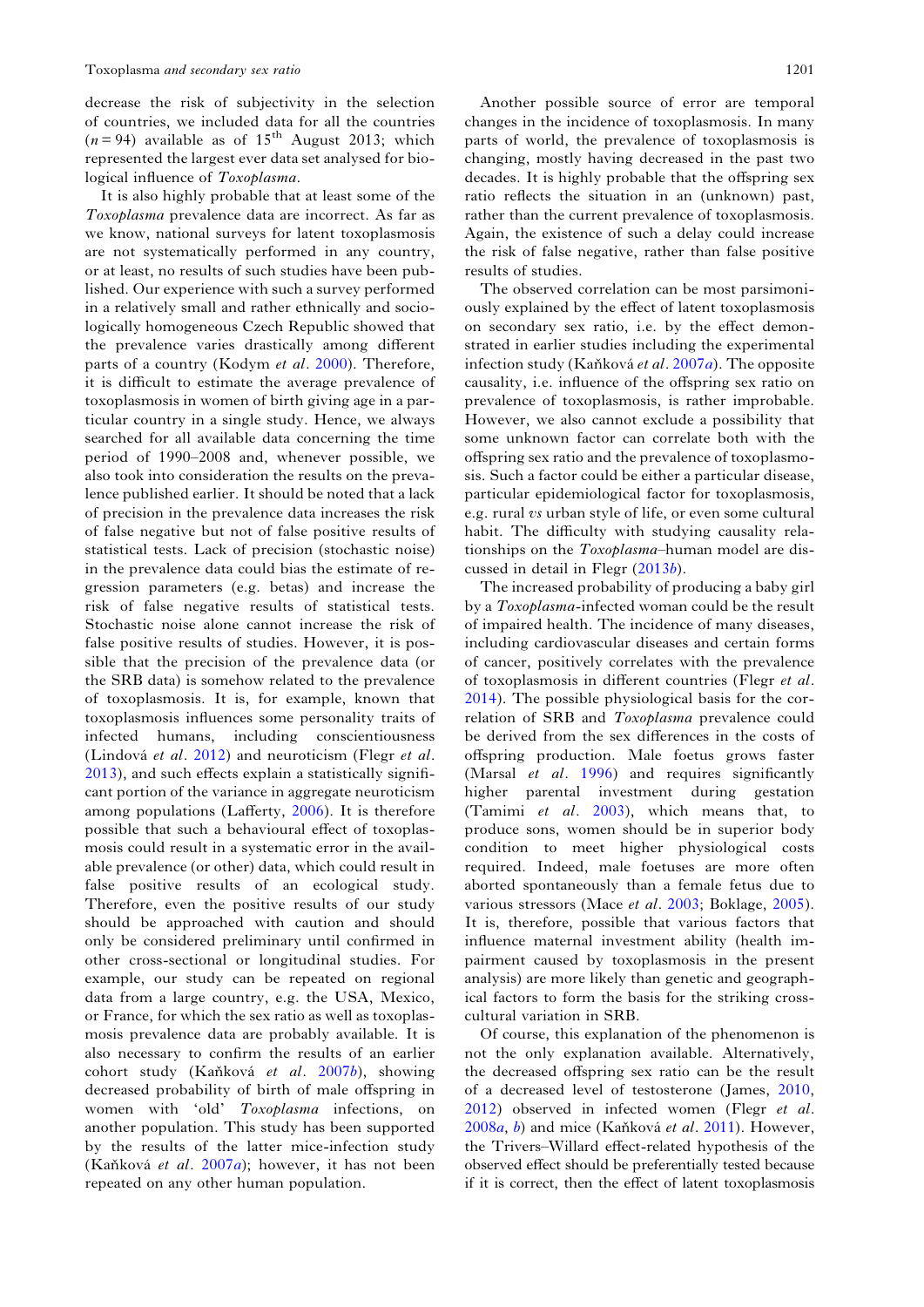<span id="page-9-0"></span>on public health could be much more serious than it is usually supposed to be. Toxoplasma gondii infects most species of homoeothermic animals. This suggests that abundance of this parasite could be one of the most important ecological factors influencing the global variation of offspring sex ratio not only in humans, but possibly also in many other animal species.

# SUPPLEMENTARY MATERIAL

The supplementary material for this article can be found at <http://dx.doi.org/10.1017/S0031182016000597>.

#### ACKNOWLEDGEMENT

We thank L. Lanchava for improving the manuscript.

#### FINANCIAL SUPPORT

J.F. and L.M.N.'s work was supported by the Charles University Research Centre (UNCE 204004). J.F. was further supported by the Grant Agency of the Czech Republic (Grant No. P303/16/20958). L.M.N.'s work was further funded by the project 'National Institute of Mental Health (NIMH-CZ)', under grant number ED2.1.00/ 03.0078, and the European Regional Development Fund, and the Ministry of Education, Youth and Sports – Institutional Support for Longterm Development of Research Organizations – Charles University, Faculty of Humanities (project PRVOUK P20).

### REFERENCES

Barber, N. (2004). Sex ratio at birth, polygyny, and fertility: a cross-national study. Social Biology 51, 71–77.

Boklage, C. E. (2005). The epigenetic environment: secondary sex ratio depends on differential survival in embryogenesis. Human Reproduction 20, 583–587.

Cameron, E. Z. and Dalerum, F. (2009). A Trivers-Willard effect in contemporary humans: male-biased sex ratios among billionaires. PLoS ONE 4, e4195.

CIA (2011). The World Factbook. Central Intelligence Agency, Washington, DC.

Dama, M. S. (2011). Sex ratio at birth and mortality rates are negatively related in humans. PLoS ONE 6, e23792.

Dama, M.S. (2012). Parasite stress predicts offspring sex ratio. PLoS ONE 7(9), e46169.

Dass, S. A. H., Vasudevan, A., Dutta, D., Soh, L. J. T., Sapolsky, R. M. and Vyas, A. (2011). Protozoan parasite Toxoplasma gondii manipulates mate choice in rats by enhancing attractiveness of males. PLoS ONE 6, e27229S.

Dubey, J.P. (1998). Advances in the life cycle of Toxoplasma gondii. International Journal for Parasitology 28, 1019–1024.

Ember, C. R. and Ember, M. (2001). Cross-cultural Research Methods, AltaMira Press, Lanham, MD.

Field, A. (2013). Discovering Statistics Using IBM SPSS Statistics, 4th Edn. Sage, London.

Flegr, J. (2010). Influence of latent toxoplasmosis on the phenotype of intermediate hosts. Folia Parasitologica (Praha) 57, 81–87.

Flegr, J. (2013a). How and why Toxoplasma makes us crazy. Trends in Parasitology 29, 156-163.

Flegr, J. (2013b). Influence of latent Toxoplasma infection on human personality, physiology and morphology: pros and cons of the Toxoplasmahuman model in studying the manipulation hypothesis. *Journal of* Experimental Biology 216, 127–133.

Flegr, J. (2016). Heterozygote advantage probably maintains rhesus factor blood group polymorphism: Ecological regression study. PLoS ONE 11, e0147955.

Flegr, J., Lindová, J. and Kodym, P. (2008a). Sex-dependent toxoplasmosis-associated differences in testosterone concentration in humans. Parasitology 135, 427–431.

Flegr, J., Lindová, J., Pivoňková, V. and Havlíček, J. (2008b). Brief Communication: latent toxoplasmosis and salivary testosterone concentration-important confounding factors in second to fourth digit ratio studies. American Journal of Physical Anthropology 137, 479–484.

Flegr, J., Preiss, M. and Klose, J. (2013). Toxoplasmosisassociated difference in intelligence and personality in men depends on their Rhesus blood group but not ABO blood group. PLoS ONE 8(4), e61272.

Flegr, J., Prandota, J., Sovickova, M. and Israili, Z. H. (2014). Toxoplasmosis – a global threat. Correlation of latent toxoplasmosis with specific disease burden in a set of 88 countries. PLoS ONE 9(3), e90203.

Fox, J. (1991). Regression Diagnostics. Sage Publications, Newbury Park. Gao, X. J., Zhao, Z. J., He, Z. H., Wang, T., Yang, T. B., Chen, X. G.,

Shen, J. L., Wang, Y., Lv, F. L., Hide, G. and Lun, Z. R. (2012). Toxoplasma gondii infection in pregnant women in China. Parasitology 139, 139–147.

Gokce, C., Yazar, S., Bayram, F. and Gundogan, K. (2008). Toxoplasma gondii antibodies in type 1 Diabetes mellitus. Turkiye Klinikleri Tip Bilimleri Dergisi 28, 619–622.

Guthrie, K. A. and Sheppard, L. (2001). Overcoming biases and misconceptions in ecological studies. Journal of the Royal Statistical Society Series a – Statistics in Society 164, 141–154.

Hesketh, T. and Xing, Z. W. (2006). Abnormal sex ratios in human populations: causes and consequences. Proceedings of the National Academy of Sciences of the United States of America 103, 13271–13275.

Holub, D., Flegr, J., Dragomirecka, E., Rodriguez, M., Preiss, M., Novak, T., Cermak, J., Horacek, J., Kodym, P., Libiger, J., Höschl, C. and Motlova, L. B. (2013). Differences in onset of disease and severity of psychopathology between toxoplasmosis-related and toxoplasmosis-unrelated schizophrenia. Acta Psychiatrica Scandinavica 127, 227–238.

IBM Corp (2011). Categorical Regression Options. IBM Corp., Armonk, NY.

IBM Corp (2012). IBM SPSS Statistics for Windows. IBM Corp., Armonk, NY.

James, W. H. (1971). Cycle day of insemination, coital rate, and sex ratio. Lancet 1, 112–114.

James, W. H. (2010). Potential solutions to problems posed by the offspring sex ratios of people with parasitic and viral infections. Folia Parasitologica (Praha) 57, 114-120.

James, W. H. (2012). The relevance of the epidemiology of human sex ratios at birth to some medical problems. Paediatric and Perinatal Epidemiology 26, 181–189.

Joubert, J. J. and Evans, A. C. (1997). Current status of food-borne parasitic zoonoses in South Africa and Namibia. Southeast Asian Journal of Tropical Medicine and Public Health 28 (Suppl. 1), 7–10.

Kamau, P., Jaoko, W. and Gontier, C. (2012). Seroepidemiolgy of Toxoplasma gondii in ante-natal women attending Kenyatta National Hospital, Kenya. International Journal of Infectious Diseases 16, E162–E162.

Kaňková, Š. and Flegr, J. (2007). Longer pregnancy and slower fetal development in women with latent 'asymptomatic' toxoplasmosis. BMC Infectious Diseases 7, 114.

Kaňková, Š., Kodym, P., Frynta, D., Vavřinová, R., Kuběna, A. and Flegr, J. (2007a). Influence of latent toxoplasmosis on the secondary sex ratio in mice. Parasitology 134, 1709–1717.

Kaňková, Š., Šulc, J., Nouzová, K., Fajfrlik, K., Frynta, D. and Flegr, J. (2007b). Women infected with parasite Toxoplasma have more sons. Naturwissenschaften 94, 122-127.

Kaňková, Š., Šulc, J. and Flegr, J. (2010). Increased pregnancy weight gain in women with latent toxoplasmosis and RhD-positivity protection against this effect. Parasitology 137, 1773–1779.

Kaňková, Š., Kodym, P. and Flegr, J. (2011). Direct evidence of Toxoplasma-induced changes in serum testosterone in mice. Experimental Parasitology 128, 181-183.

Kaňkova, S., Šulc, J., Křivohlavá, R., Kuběna, A. and Flegr, J. (2012). Slower postnatal motor development in infants of mothers with latent toxoplasmosis during the first 18 months of life. Early Human Development 88, 879–884.

Kistiah, K., Barragan, A., Winiecka-Krusnell, J., Karstaedt, A. and Frean, I. (2011). Seroprevalence of Toxoplasma gondii infection in HIV-